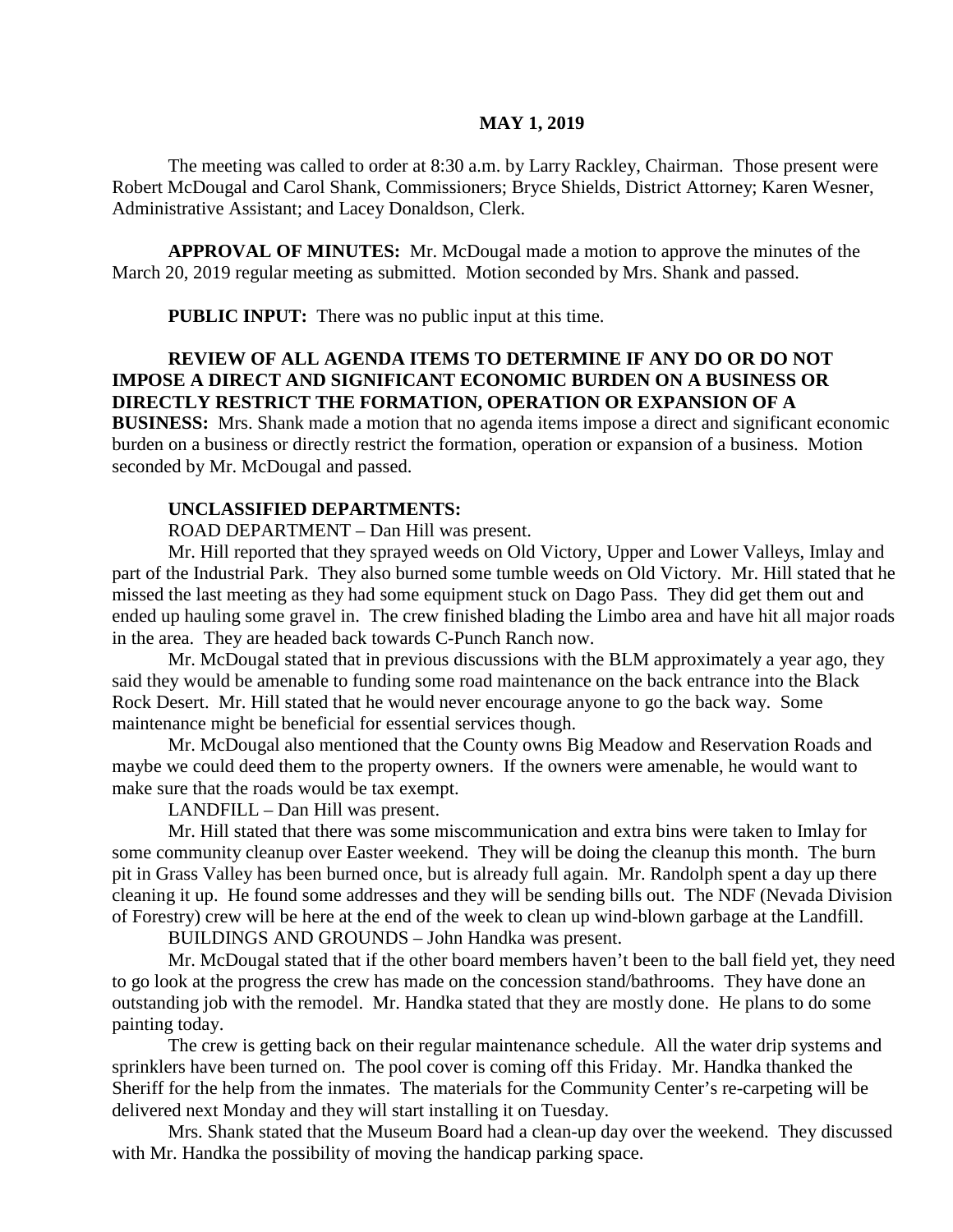Mrs. Shank also stated that they will begin working on the Law Library remodel and NDF will be scheduled to start boxing things up.

Mr. Handka also informed the Board that he will come in under budget on the ball field project. *Approval of quotes to replace the windows in the Administration Building:* Quotes were received as follows:

| DeBell Home Improvement Center | \$27,887.00 |
|--------------------------------|-------------|
| <b>Fast Glass</b>              | \$10,961.28 |

Mr. Handka stated that there is a big difference in the options and quality of windows between the two bids. DeBell also offers a lifetime warranty.

Mrs. Shank noted that there is \$40,000 budgeted in the Building Fund for this project.

Mrs. Shank made a motion to approve the quote from DeBell Home Improvement Center in the amount of \$27,887.00 to replace the windows in the Administrative Building. Motion seconded by Mr. McDougal and passed.

ECONOMIC DEVELOPMENT – Heidi Lusby-Angvick was present.

Mrs. Lusby-Angvick reported that she attended the Ag and Dairy Conference in Fallon. This was their first conference and they may continue to have it annually. On May 15<sup>th</sup>, USDA Rural and the Small Business Administration will be in Lovelock from 11 a.m. till 1:00 p.m. Mrs. Lusby-Angvick stated that she has invited the public to attend from 11-12:30 and then will give the USDA people a thirty minute tour of Lovelock.

Mrs. Lusby-Angvick also reported that the RFP (Request for Proposals) for the Governor's Office of Economic Development has been released. Mrs. Lusby-Angvick has been attending the Nevada Rural Caucus breakfast every other Friday at the Legislature.

WNDD (Western Nevada Development District) has been working on their Comprehensive Economic Development Strategy. There is a workshop planned for June  $10<sup>th</sup>$  in Fallon. The monthly dinner meeting will be on June  $24<sup>th</sup>$  in Douglas County.

Mrs. Lusby-Angvick will also be attending the mandatory CDBG (Community Development Block Grant) training May 21-22, 2019. PCEDA's (Pershing County Economic Development Authority) next meeting is on Monday at 2:00 p.m.

Mrs. Lusby-Angvick, Karen Lerner and Commissioner McDougal attended the Nevada Rural Roundup in Fallon. There was some good information given about off-highway vehicles and trails. A presentation was given by the City of Tonopah regarding marketing their community. Mrs. Lusby-Angvick also had the opportunity to speak with Lt. Governor Kate Marshall. The Rural Roundup will be held in Virginia City next year. Mrs. Lusby-Angvick also stated that Davis Murphy received a scholarship from Rural Roundup.

Mr. McDougal stated that he and Mrs. Lusby-Angvick have been discussing whether or not there is a value to us participating in NV Works.

PERSHING COUNTY FIRE/AMBULANCE –

*RYE PATCH FIRE:* Chief Staci Bristow was present.

Chief Bristow stated that they only had three calls in April. They are still conducting training on the billing paperwork, but it did not happen for these incidents. Chief Bristow stated that they currently have a full crew. She reported that some additional lighting was added to the front of the firehouse. Chief Bristow has also been working with Mrs. Childs and Mrs. Hemp in the Recorder-Auditor's office to switch their telephone line from AT&T to Verizon for their fax machine. This will save them over \$100.

Chief Bristow spoke about the brush truck they are getting from the BLM (Bureau of Land Management). She spoke with Eric Nolan from the BLM last week and they do not currently have an ETA for the delivery as they are having problems obtaining their new one. He will continue working on getting it to us, but we may not have it prior to fire season. The current brush truck is in service. Chief Bristow also reported that four members on the department now have their F Endorsements.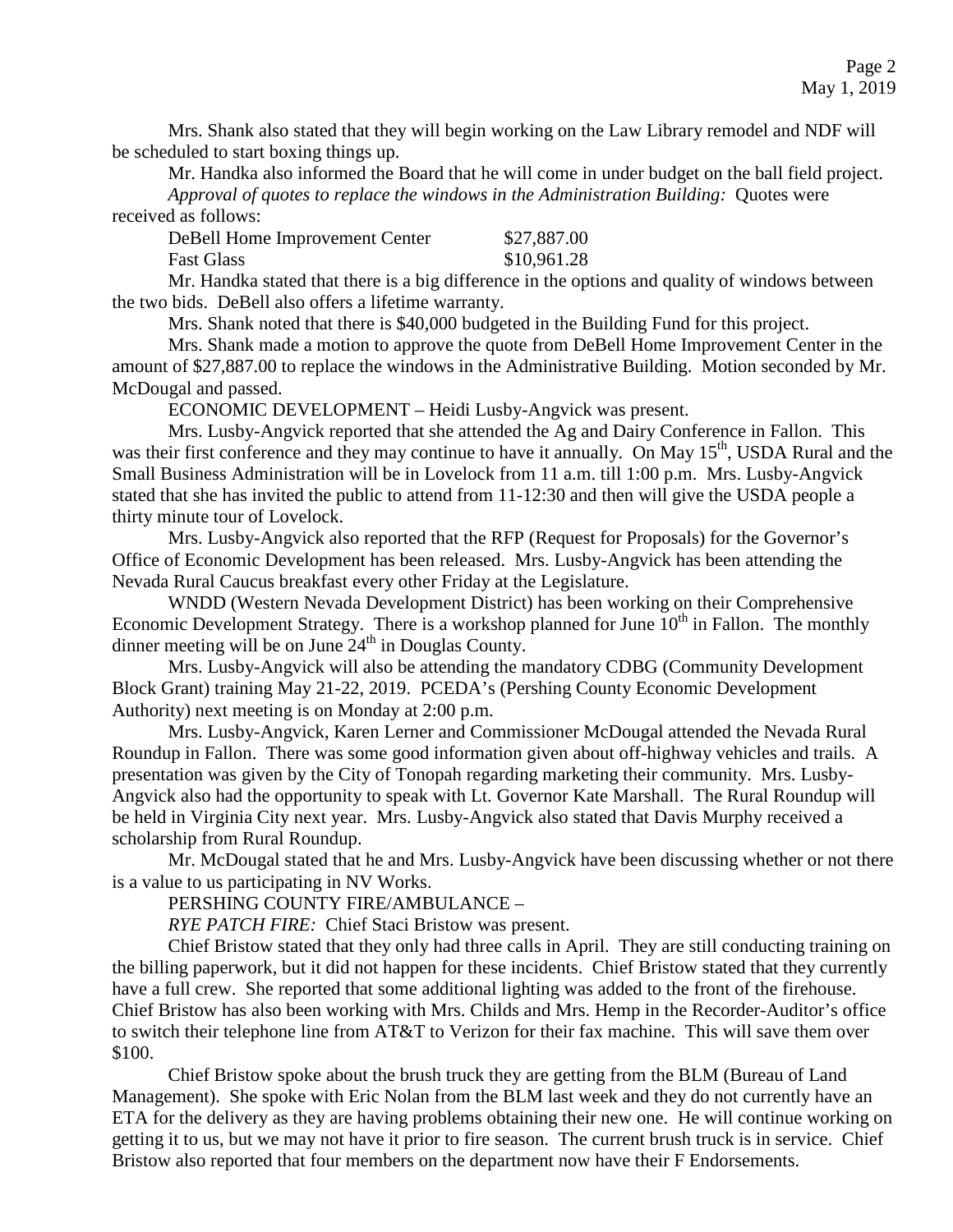### COOPERATIVE EXTENSION – Steve Foster and Josh McKinney were present.

*APPROVAL OF 4-H DEVELOPMENT LEADER JOB DESCRIPTION AND AUTHORIZATION TO CHANGE POSITION TO A COUNTY ¾ TIME POSITION EFFECTIVE JULY 1, 2019:* Mr. Foster reported that he spoke with the University and they don't want to give up this position, so they have agreed to increase their portion to 35% and continue paying for the benefits. This would increase the position to 70%.

Mrs. Shank made a motion to continue the relationship with UNR, with them funding a larger portion of the 4-H Development Leader position. Motion seconded by Mr. McDougal and passed.

Mr. McKinney gave a 4-H update. The Livestock Show is this Sunday. Mrs. Shank spoke about the Nevada Junior Livestock Show (NJLS). Mr. Foster stated that the office will no longer process the paperwork. Mrs. Childs stated that the Leader's Council will form a committee to help those wishing to go on to NJLS.

COMMUNITY CENTER – Dixie McKay was present.

Mrs. McKay gave the Board a written report. The Community Center received a \$1,500 donation from Burning Man. They also received a \$200 donation from the Friends of the NRA. Approximately 1,011 people came through the Center in April. 72 meetings were held along with 7 other events or training. Mrs. McKay has completed the inventory of the kitchen items. 2 new cooking pots were donated to the Center by Geri Atkinson.

Mrs. McKay also reported that she was concerned about having Community Center files on her University computer so she has purchased an external hard drive for those files.

IT DEPARTMENT – Justin Abbott was present.

Mr. Abbott reported that he had 28 new tickets opened and resolved 22 existing tickets in April. He has installed the new anti-virus software in the Assessor's office, the Recorder's office and at the Road Department. Mr. Abbott has moved the Sheriff's office over to their new CAD (computer aided dispatch) servers Monday and Tuesday. He is still working on the issue with the Assessor's plat maps. Mr. Abbott also reported that he is researching grants to help with our network upgrade and looking into new phone system.

PUBLIC DEFENDER – Steve Cochran was present.

Mr. Cochran gave the Board the monthly caseload report.

MUSEUM – *REQUEST FOR APPROVAL TO USE MUSEUM GIFT FUNDS TO (1) PAINT THE MARZEN HOUSE EXTERIOR, QUOTE FROM CODY'S CUSTOM COATINGS IN THE AMOUNT OF \$4,115.90; (2) REPLACE MARZEN HOUSE WINDOWS, QUOTE FROM DEBELL HOME IMPROVEMENT CENTER IN THE AMOUNT OF \$29,976.00:* Mrs. Shank stated that the Museum Board met and agreed to get quotes to paint the Museum. The Museum Gift Fund has adequate funds to cover the cost. They received a quote from Cody's Custom Coatings in the amount of \$4,115.90, which Mrs. Shank feels is extremely reasonable.

The Museum Board also discussed replacing the windows. They received a quote from DeBell in the amount of \$29,976. They also received a quote from Fast Glass as well, which is quite a bit less, but without the lifetime warranty. Mr. McDougal was concerned about replacing historical windows, unless the replacements are identical. Mrs. Shank will get samples. Mrs. Basso-Cerini stated that it might be beneficial to have Jim Berlini, a historian, come look at the windows prior to replacing them. Mrs. Childs stated that there are sufficient funds available; however it wasn't budgeted. The painting could be done prior to July without any augmentations having to be made.

Mr. McDougal made a motion to approve the quote from Cody's Custom Coatings in the amount of \$4,115.90 to paint the exterior of the Marzen House Museum. Motion seconded by Mrs. Shank and passed.

It was noted that the Museum opens today. They will be open Wednesday through Saturday from 1-4 p.m.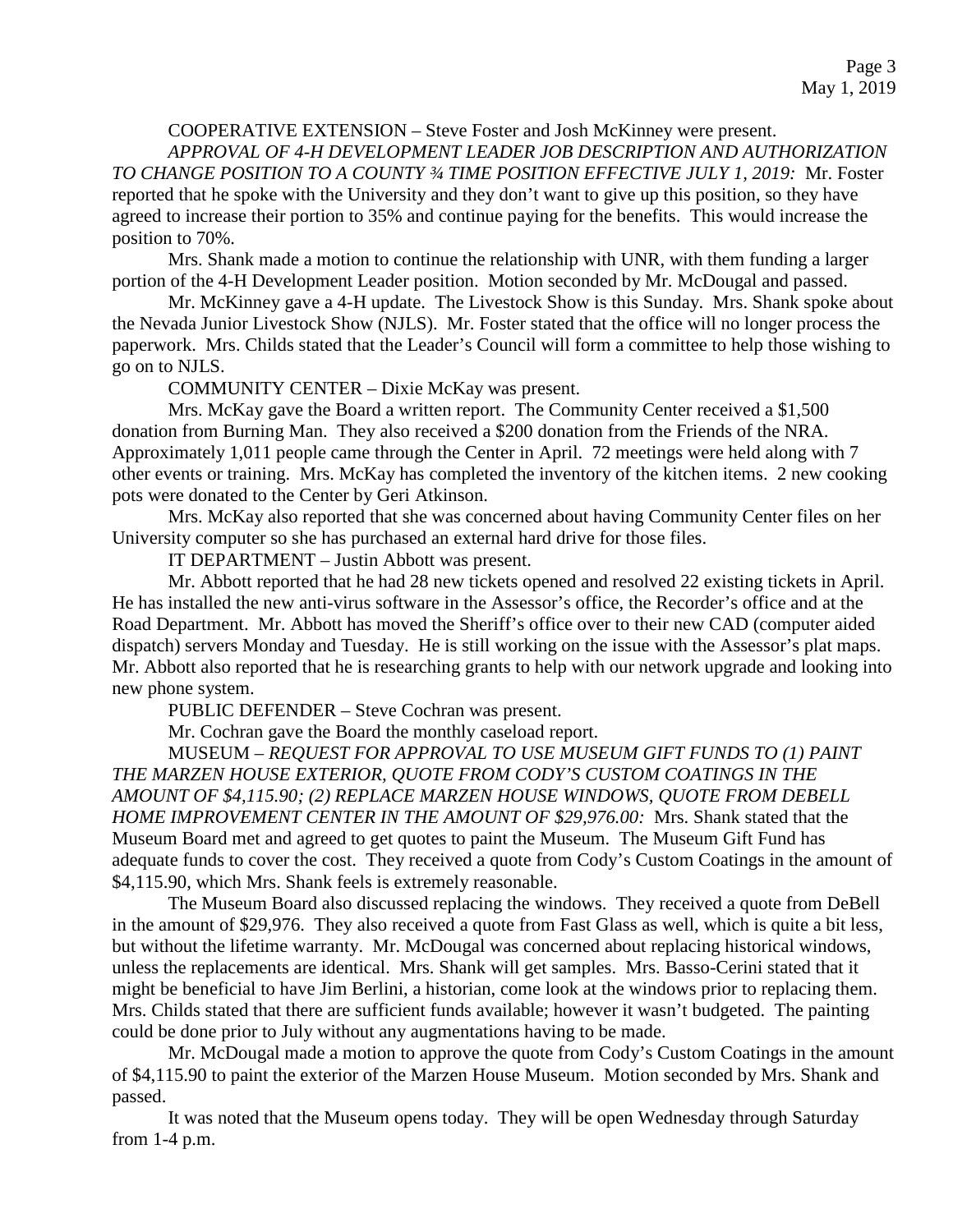## **ELECTED DEPARTMENTS:**

LACEY DONALDSON, CLERK-TREASURER – Mrs. Donaldson stated that she did not have anything to report. Mrs. Shank stated that the office will be having a tax sale and asked how people will be notified about the sale and the properties available. Mrs. Donaldson stated that the list of properties will be published in the local paper and the information will be available on the auction company's website. Mr. Abbott also stated that the sale information is on the County's website.

RENE CHILDS, RECORDER-AUDITOR – Mrs. Childs gave the Board the monthly fund balance report.

LAUREEN BASSO-CERINI, ASSESSOR – Ms. Basso-Cerini stated that she wasn't sure what the County's custom was in regards to these kinds of things, but a White Pine County Commissioner has passed away. Mrs. Wesner will call the White Pine HR Department and the Board will send their condolences.

Ms. Basso-Cerini reported that the Department of Taxation will be doing another ratio study. Devnet will be back in the middle of May. Ms. Basso-Cerini and Ms. Lerner are still working on appraising new construction. They receive a monthly update from the Planning and Building Department.

SHERIFF'S DEPARTMENT – Mr. Rackley stated that Sheriff Allen is attending a meeting in Reno. Lt. Bjerke was present.

*Approval to purchase a 44x12 mobile office unit from the remaining 2018 Burning Man funds, at a cost of \$14,957.15 from Williams Scotsman, Inc.:* Mrs. Childs gave a break-down of the costs. She also explained that the funds are available, but they aren't part of the budget. Mrs. Childs has been working with the outside auditors in regards to how the expenditure is handled.

Lt. Bjerke stated that this unit would be used for a temporary jail facility at the Burning Man event.

Mr. McDougal made a motion to approve the purchase of a 44 x 12 mobile office unit from the remaining 2018 Burning Man funds at a cost of \$14,957.15 from Williams Scotsman, Inc. Motion seconded by Mrs. Shank and passed.

Lt. Bjerke also reported that they currently have three deputies out on leave and one attending POST (Peace Officers Standards Training). There are currently 17 inmates in custody.

**PLANNING AND BUILDING DEPARTMENT / IMLAY WATER:** James Evans was present.

Mr. Evans stated that there will be a Planning Commission meeting tonight with a couple items on the agenda. The planning side of the office was pretty busy in April.

Mr. McDougal spoke about Business Licenses and the discussion for later in the meeting. If we sell the Electric Utility, it would free the office from that function. He wanted Mr. Evans to be aware of the conversation, so he doesn't feel blindsided. Mr. Evans stated that he is aware and will participate in the discussion.

FURTHER DISCUSSION CONCERNING ADOPTION OF THE 2018 IRC & INTERNATIONAL BUILDING CODE (IBC) – Mr. Evans provided the Board with the changes that were made in the updated code. Mr. Evans doesn't feel the updates are that impactful. He stated that the County just adopted the 2012 Building Codes and his office has worked out those changes; he doesn't see the need to update at this time. Mr. McDougal thought that the 2018 code could be adopted with an effective date in the future to give the office and the public time to prepare for the changes. Mrs. Shank asked if any other counties have adopted the 2018 code. Mr. Evans stated that they have not. An action item will be put on the next agenda.

Mr. Evans stated that he replaced three meters in Imlay with the help of Lovelock Meadows Water District last week.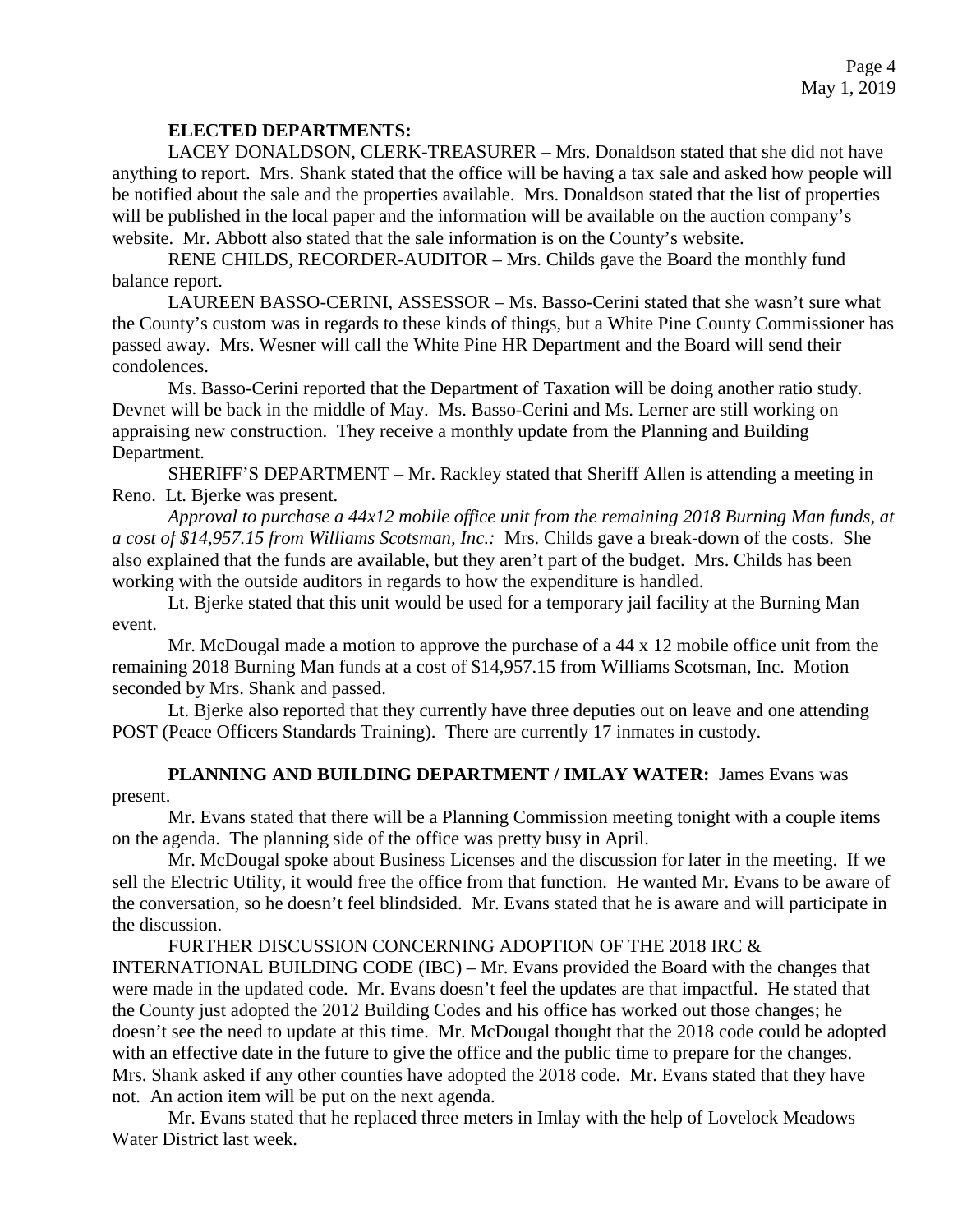Mrs. Shank asked Mr. Evans if he needed help moving out of the old connex. Mr. Evans stated that he is not ready to do it, but it is on his do-to-list.

Mr. Rackley asked if Mr. Evans has been called to do the final inspection at the Airport for the SRE (snow removal equipment) Building. Mr. Evans stated that he hasn't. Mr. Rackley stated that Armstrong will be here next Tuesday to do a final walk through if Mr. Evans can attend.

**UPDATE ON PROGRESS OF SITE LOCATION, DESIGN, FUNDING, AMENITIES, AND CONSTRUCTION OF FUTURE LAW ENFORCEMENT CENTER:** Mr. Rackley stated that he has been talking to the owners of the various lots and the real estate agent. Last week they were working on a site survey for a property line adjustment.

**PROCLAMATIONS AND AWARDS:** There were no Proclamations or Awards given.

**DERBY FIELD AIRPORT:** Mr. Rackley spoke about the SRE Building. He also gave an update on the sign. Part of the sign has been completed. Mrs. Shank asked about Trans Aero. Mr. Rackley stated that he hasn't heard anything lately.

**REPORT FROM ADMINISTRATIVE ASSISTANT:** Mrs. Wesner stated that she was contacted yesterday by the National Association of County Officials regarding our County Seal.

Mrs. Shank asked about redoing our County Flag. Mrs. Wesner stated that now that we have a County Seal she can take it into the Flag Store to get recommendations, etc.

**2019 LEGISLATIVE UPDATES:** Mrs. Wesner was asked about pending Bill Draft Requests. Mrs. Basso-Cerini and Mrs. Childs gave updates regarding their offices. Mrs. Shank stated that NACO (Nevada Association of County Officials) had six bills and all have passed through the House.

**UPDATE ON MATTERS RELATING TO THE PERSHING COUNTY ECONOMIC DEVELOPMENT AND CONSERVATION ACT:** The Board spoke about Congressman Amodei's statements to the newspaper in regards to the Bill dying. Mr. McDougal stated that he feels the only hang-up currently is Senator Cortez-Masto's staff. The members of the Western Nevada Development District have agreed to sign letters of support on our behalf. Mr. McDougal will work with Mrs. Wesner to draft those letters.

**TRACY NEELY AND NANETTE CHALUPA, A & H INSURANCE:** PRESENTATION AND RECOMMENDATION FOR THE 2019-2020 HEALTH BENEFIT COVERAGE PLAN OPTIONS FOR PERSHING COUNTY EMPLOYEES – Mrs. Neely gave the Board the renewal and informed the Board that we received a rate pass. Mrs. Neely stated that there was a 5.9% increase to our Dental Plan, which amounts to approximately \$2.00. There were no increases to the Vision or Life Insurance plans. The rates for employees are as follows:

| <b>Hometown Health PPO</b>      | \$708.38 |
|---------------------------------|----------|
| Hometown Health High Deductible | \$601.84 |
| Kansas City Life (Dental)       | \$35.97  |
| Kansas City Life (Vision)       | \$6.54   |
| Kansas City Life (Life)         | \$4.30   |
|                                 |          |

Mr. McDougal made a motion to accept the recommendation to renew our current plans as presented. Motion seconded by Mrs. Shank and passed.

**ITEMS FOR FUTURE AGENDAS:** The Board did not have anything additional to add at this time.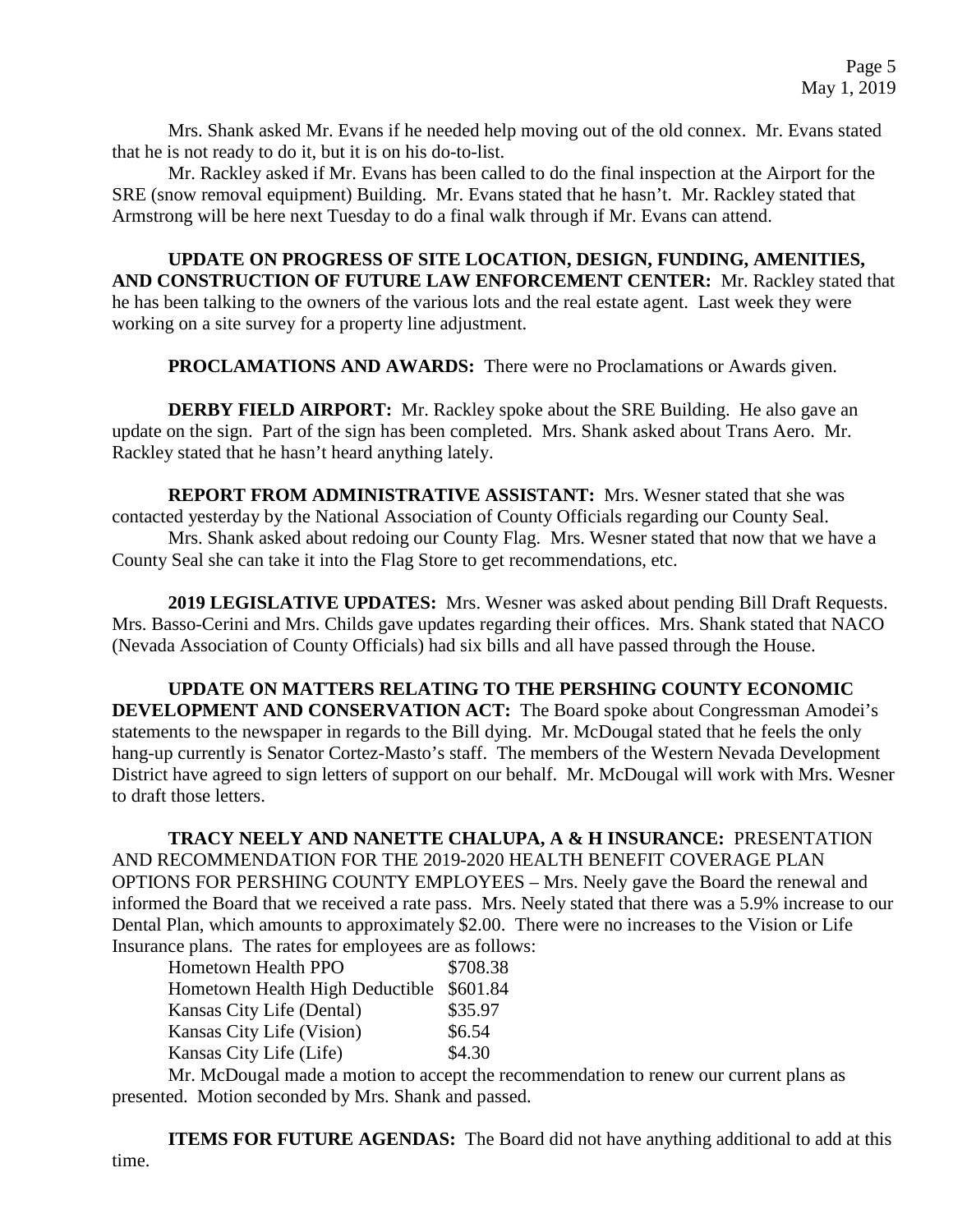**CORRESPONDENCE:** A letter was received from the State of Nevada, Nevada State Board on Geographic Names regarding a naming proposal. Mr. McDougal suggested that we reply asking why it needs a name in the first place.

**TV BOARD:** TOULON PEAK, RECOMMENDATION TO PURCHASE THE ELKO TV DISTRICT PROPERTY ON TOULON PEAK INCLUDING STANDBY GENERATOR, ANTENNAS, CHANNEL 8 EQUIPMENT AND LEASES IN THE AMOUNT OF \$4,500.00; CHANNEL 8 TV EQUIPMENT AND REPAIRS WITH A COST OF \$15,000 TO \$20,000 – Mr. Rackley stated that there is a typo on the agenda which states the sale price is \$45,000. The actual price is \$4,500. Mr. Rackley showed the other Commissioners a picture of the buildings and equipment located on Toulon Peak and what we would be purchasing. The Elko TV District no longer uses any of this equipment. Mr. Rackley also informed the Board that Southwest Gas has a lease agreement with Elko TV for \$7,500 per year that would be transferred to us.

Mr. McDougal made a motion to approve the purchase of Elko TV District property on Toulon Peak, including a standby generator, antennas, Channel 8 equipment and leases, in the amount of \$4,500. Motion seconded by Mrs. Shank and passed.

Mr. Rackley spoke about the issues with Channel 8, which is still not back on. Mr. Rackley and Norm Powell will be going up there on Friday with some temporary equipment and a new antenna. The cost to replace the equipment is \$12,500, but that doesn't include travel, labor and the electrical required. Mr. Rackley stated that because of the frequency change, the FCC has a grant program that we can apply for to reimburse the costs of the repairs.

Mr. McDougal made a motion to approve the Channel 8 TV Equipment and repairs not to exceed \$20,000. Motion seconded by Mrs. Shank and passed.

The meeting recessed at 11:00 a.m. for a labor session and reconvened at 11:33 a.m.

### **MATTERS OF THE BOARD FOR DISCUSSION, BOARD MEMBER REPORTS,**

**BOARD LIAISON REPORTS:** Mr. McDougal stated that he has a Humboldt River Basin Water Authority meeting next Friday. The following week there is a Central Nevada Water Authority meeting; however, he will not be attending.

Mrs. Shank stated that there is a Cemetery Board meeting tonight. The Library Board met and the Coop is working on Strategic Planning for libraries. Mrs. Shank mentioned an article or ad that was in the newspaper for a hot air balloon event. The ad says they will be at McDougal Field and there has been no communication from the group with either the Commission or the Recreation Board. She has no issue with the event itself; however, groups need to obtain approval to use these facilities. Mrs. Shank would like to see a letter or something sent to them. Mr. McDougal will bring it up at tomorrow's Recreation Board meeting.

Mr. Rackley reported that the 911 Advisory Committee has a meeting scheduled for Monday. Next week he will be attending the NTA (National Translator Association) Convention in Reno.

Mr. McDougal asked for an agenda item to revisit the Broadband Advisory Board.

**PUBLIC INPUT:** Carolyn Hultgren stated that she attended a meeting this past weekend and shared information regarding the County's Centennial and some other local history.

**VOUCHERS:** Mr. McDougal made a motion to approve the vouchers with the exception of a voucher for Vendor #556, Larry Rackley. Motion seconded by Mrs. Shank and passed.

Mr. McDougal made a motion to approve the voucher for Vendor #556, Larry Rackley. Motion seconded by Mrs. Shank. Mr. Rackley abstained. Motion carried.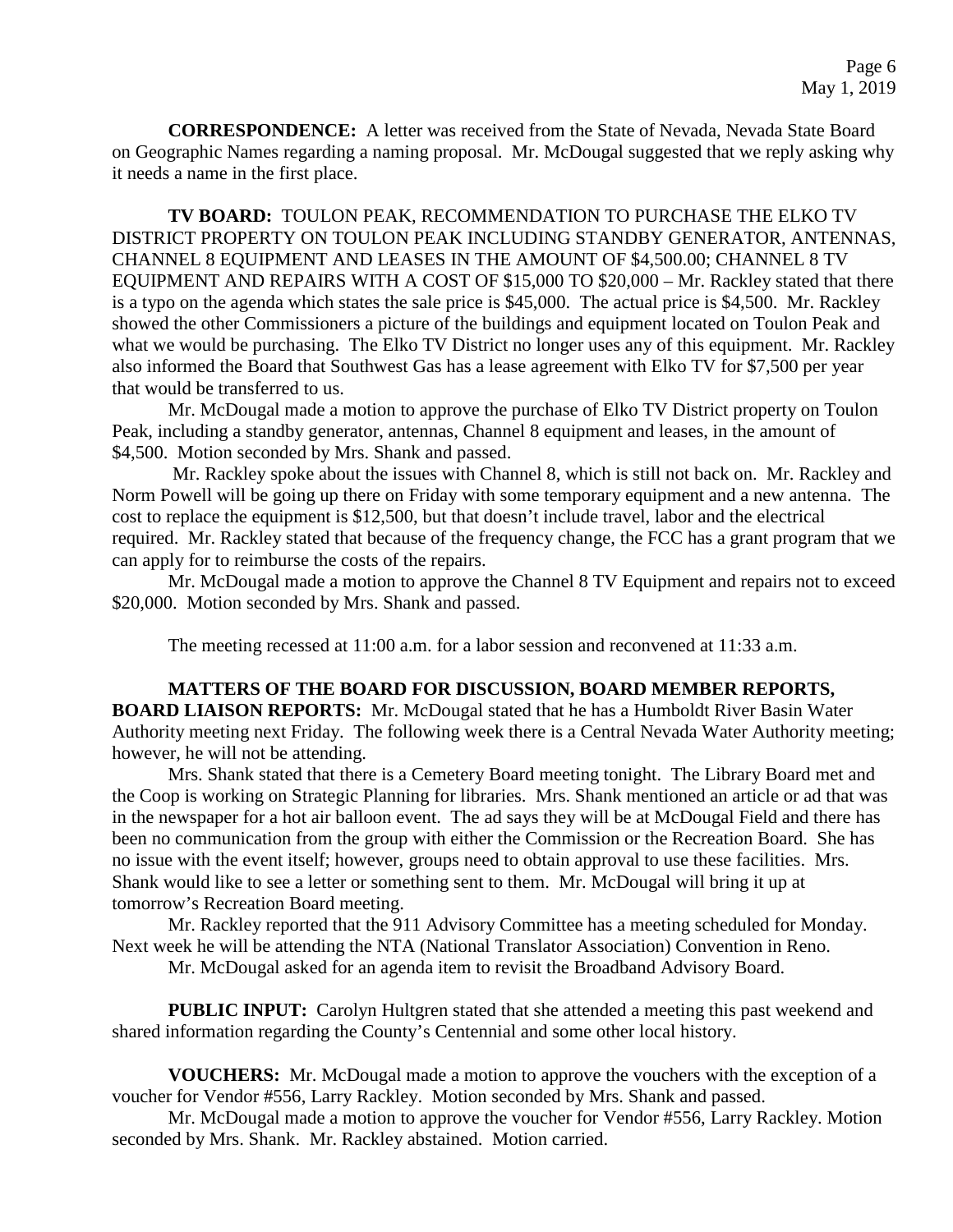The meeting recessed at 11:57 a.m. and reconvened at 1:00 p.m.

## **CREATION OF A COUNTY LICENSING DEPARTMENT AND ASSIGNMENT OF LICENSING DUTIES TO EITHER THE DISTRICT ATTORNEY'S OFFICE, CLERK'S OFFICE, AUDITOR'S OFFICE, SHERIFF'S OFFICE, PLANNING AND BUILDING**

**DEPARTMENT OR ANOTHER ALTERNATIVE:** Mr. Rackley doesn't feel that the Sheriff's office is the appropriate venue for business licenses. Mr. McDougal asked what the process is currently. The application is filed and vetted at the Sheriff's office. It then comes to the Recorder-Auditor's office and the license is printed. The license is signed by the Sheriff, the Recorder-Auditor and the Treasurer. Mr. Rackley also stated that he spoke with the Sheriff and was told that if this duty was moved out of the Sheriff's office it would free up his employees to concentrate on normal Sheriff's duties. Mrs. Childs stated that the majority of renewals are all done in July. Mr. McDougal stated that he was trying to identify the volume of work.

It was noted that several years ago, the Sheriff at that time was given an additional position for the express need of handling the Business Licensing. Mr. Evans stated that whichever office takes over this function will need new software to accommodate the licensing. Mrs. Shank stated that they are aware of that and there is money in the budget. With the need for new software, she feels this is a good time to look at moving those duties.

Mr. Shields explained that NRS 364 appoints the Sheriff as the collector of business licenses. Mr. Shields gave an overview of the statute and the procedures set out by that department. Mr. Shields stated that with the exception of his office, the Sheriff's office is in the best position to perform background checks and vet the applications, so regardless of which office accepts the business license applications, the Sheriff's office will still need to be involved.

Mr. Rackley asked Ms. Basso-Cerini, Mrs. Childs, Mrs. Donaldson, Mr. Evans and Mr. Shields if their offices could accommodate the extra function.

Ms. Basso-Cerini stated that she felt any office could take it over, but she would like to bow out due to the ongoing software conversion. She also felt that with her office's current relationship with the Planning and Building Department in regards to permits, etc. that it would work well there.

Mrs. Childs stated that her office is also going through the conversion process and she currently has an unfilled position.

Mrs. Donaldson stated she couldn't do it without another employee, especially with the other functions her office is required to do in July. Tax bill prep happens in July and in an election year they would be right in the middle of closing out the Primary Election.

Mr. Evans didn't think it would be a problem, especially if the Electric Utility goes away. Mr. Rackley stated that he was concerned that if the Electric Utility went away, the other employee in Planning and Building wouldn't be needed. Mr. Evans did not agree.

Mr. Shields stated that it is up to the Board if they wanted to assign something else to the District Attorney's office, but he feels the service would decrease.

Mrs. Shank and Mr. Rackley both stated that they feel the Planning and Building Department is the best place for Business Licenses. Mrs. Shank also stated that she feels the current employee in that office could handle the extra duty now.

There was discussion about letting the renewals go through the current system with the Sheriff's office and then moving the licensing to Planning and Building with the implementation of the new software starting September 1st.

Mrs. Childs stated that the Board needs to get the Sheriff moving on working with Devnet because December 31<sup>st</sup> will be here pretty quick and then the AS400 will be gone. Mrs. Shank stated that she felt Mr. Abbott, IT, should be put on the project.

Mr. Shields asked for some clarification regarding whether or not the Board was waiting to see if the Electric Utility sells before making their decision. They are not. Mr. Shields stated that the Board